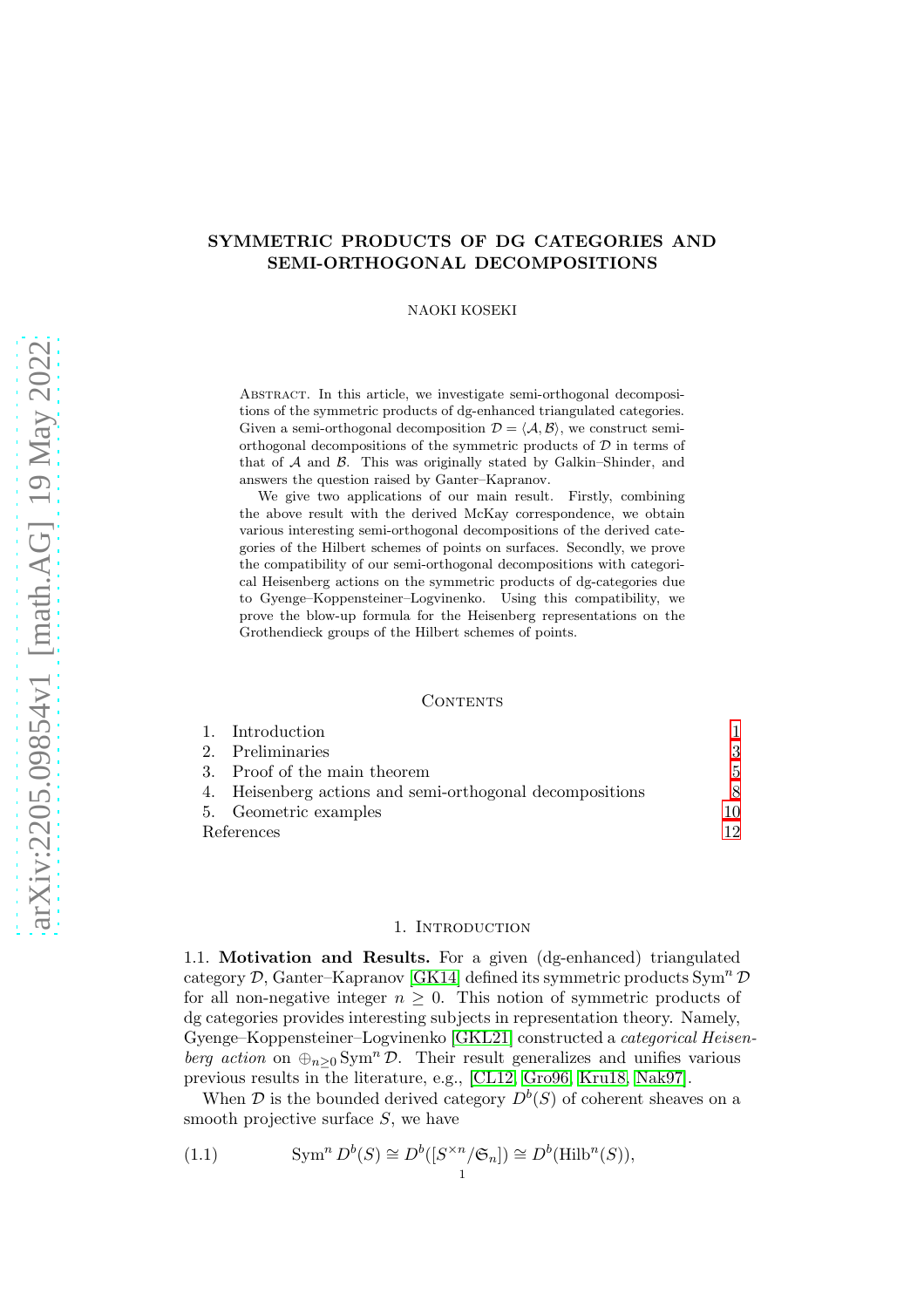where the second equivalence is highly non-trivial and follows from the derived McKay correspondence [\[BKR01,](#page-11-4) [Hai01\]](#page-12-3). In this special case, the construction of [\[GKL21\]](#page-11-2) categorifies the famous Heisenberg action on the cohomology groups of the Hilbert schemes of points due to Grojnowksi [\[Gro96\]](#page-12-0) and Nakajima [\[Nak97\]](#page-12-2).

The goal of the present paper is to understand the interaction between the notion of symmetric products and one of the most fundamental concepts in the dg category theory; semi-orthogonal decompositions. Semi-orthogonal decompositions of dg categories appear in various settings, especially in algebraic geometry [\[BO95,](#page-11-5) [Kaw02,](#page-12-4) [Kuz14\]](#page-12-5).

The following is the main theorem in this paper:

<span id="page-1-0"></span>**Theorem 1.1** (Theorem [3.3\)](#page-7-1). Let  $D$  be a dg-enhanced triangulated category. Suppose that we have a semi-orthogonal decomposition  $\mathcal{D} = \langle \mathcal{A}, \mathcal{B} \rangle$ .

Then we have a semi-orthogonal decomposition

$$
\operatorname{Sym}^n \mathcal{D} = \langle \operatorname{Sym}^{n-i} \mathcal{A} \bullet \operatorname{Sym}^i \mathcal{B} : i = 0, \cdots, n \rangle
$$

for each  $n \in \mathbb{Z}_{>0}$ .

Remark 1.2. The above semi-orthogonal decomposition first appeared in [\[GS15,](#page-12-6) Equation (3)] without a proof.

In the above theorem,  $(-) \bullet (-)$  is a version of a tensor product for dg categories introduced by [\[BLL04\]](#page-11-6), see Section [2.1.2](#page-3-0) for more detail. We can think of this result as a natural generalization of the following direct sum decomposition for vector spaces  $V, W$ :

$$
\operatorname{Sym}^n(V \oplus W) = \bigoplus_{i=0}^n \operatorname{Sym}^{n-i} V \otimes \operatorname{Sym}^i W.
$$

This would be a satisfying answer to the question raised by Ganter–Kapranov [\[GK14,](#page-11-1) Question 7.2.1]. The key ingredient of the proof is Elagin's descent theory for semi-orthogonal decompositions, see [\[Ela12,](#page-11-7) [Shi18\]](#page-12-7).

The most interesting case for us is the case of  $\mathcal{D} = D^b(S)$ , where S is a smooth projective surface. Combined with the isomorphisms [\(1.1\)](#page-0-1), Theorem [1.1](#page-1-0) provides a useful way to construct various interesting semi-orthogonal decompositions on  $D^b$ (Hilb<sup>n</sup>(S)). In Section [5,](#page-9-0) we consider the following cases:

- (1)  $S = \mathbb{P}^2$  or more generally a toric surface. In this case,  $D^b(S)$  has a full exceptional collection. By Theorem [1.1,](#page-1-0) the same holds for  $D^b$ (Hilb<sup>n</sup>(S)) for all  $n \geq 1$ .
- (2) S is a fake projective plane. In this case,  $D<sup>b</sup>(S)$  contains a certain subcategory  $A \subset D^b(S)$  whose Hochschild homology vanishes. Such a category is called a phantom. Using Theorem [1.1,](#page-1-0) we will show that  $\text{Sym}^i \mathcal{A} \subset D^b(\text{Hilb}^n(S))$  are phantom subcategories for all  $1 \leq i \leq n$ .
- (3)  $S \to C$  is a  $\mathbb{P}^1$ -bundle over a smooth projective curve C. In this case, we have  $D^b(S) = \langle D^b(C), D^b(C) \rangle$ . Combining Theorem [1.1](#page-1-0) with some other results [\[PVdB19,](#page-12-8) [Tod21\]](#page-12-9), we prove that  $D^b$ (Hilb<sup>n</sup>(S)) has a semi-orthogonal decomposition whose components are derived categories of the products of the Jacobian  $J(C)$  and Sym<sup>i</sup>C for  $0 \leq$  $i \leq \min\{n, g(C) - 1\}.$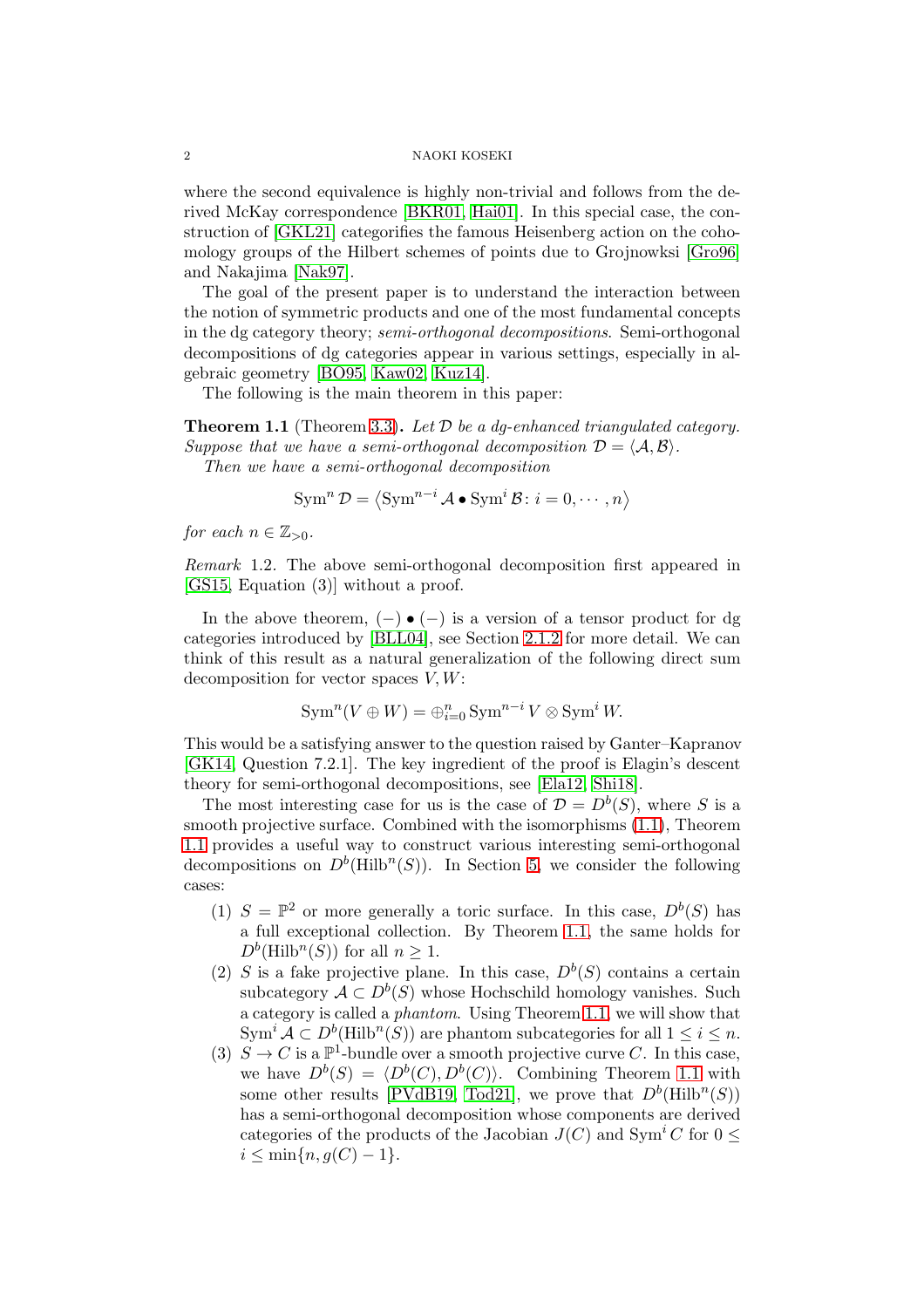(4)  $\hat{S}$  is the blow up of S at a point. Then we have a semi-orthogonal decomposition  $D^b(\hat{S}) = \langle D^b(S), D^b(\text{pt})\rangle$ . By Theorem [1.1,](#page-1-0)  $D^b(\text{Hilb}^n(\hat{S}))$ has a semi-orthogonal decomposition in terms of  $D^b$ (Hilb<sup>*i*</sup>(S)) for  $0 \leq i \leq n$ .

In Section [4,](#page-7-0) we also see that the semi-orthogonal decomposition in Theorem [1.1](#page-1-0) is 'compatible' with the Heisenberg action of [\[GKL21\]](#page-11-2) in an appropriate sense. A particularly interesting case for us is when  $\mathcal{D} = D^b(\hat{S})$  as in (4) above. In this case, we obtain the blow-up formula for the Heisenberg representations, see Section [5.3.4.](#page-11-8)

### 1.2. Relation with existing works.

(1) As mentioned above, Theorem [1.1](#page-1-0) already appeared in [\[GS15\]](#page-12-6) without a proof. See also [\[KS15,](#page-12-10) Remark 4.7] for a special case but without using the notion of symmetric products of dg categories. However, the author could not find rigorous proof in the existing

works, so decided to write the present paper.

(2) Semi-orthogonal decompositions of  $D^b$ (Hilb<sup>n</sup>(S)) have already been constructed for several algebraic surfaces S. For example, the semiorthogonal decomposition for the derived category  $D^b$ (Hilb<sup>n</sup> $(\hat{S})$ ), where  $\hat{S}$  is the blow-up of a smooth projective surface at a point, was constructed in the author's recent paper [\[Kos21\]](#page-12-11) via a completely different method.

The fact that  $D^b(\text{Hilb}^n(\mathbb{P}^2))$  has a full-exceptional collection is obtained in [\[KS15,](#page-12-10) Proposition 1.3].

1.3. Plan of the paper. In Section [2,](#page-2-0) we recall some basic facts about dg categories and equivariant categories. In Section [3,](#page-4-0) we prove Theorem [1.1.](#page-1-0) In Section [4,](#page-7-0) we recall categorical Heisenberg actions due to [\[GKL21\]](#page-11-2), and explain its relation with our semi-orthogonal decompositions. In Section [5,](#page-9-0) we treat various examples of symmetric products of the derived categories on smooth projective varieties.

Acknowledgement. The author would like to thank Professors Arend Bayer and Yukinobu Toda for fruitful discussions. He would also like to thank Professors Andreas Krug and Evgeny Shinder for helpful conversations. This work was supported by ERC Consolidator grant WallCrossAG, no. 819864.

Notation and Convention. Throughout the paper, we work over the complex number field C. We use the following notations:

- For a smooth projective variety X,  $D^b(X)$  denotes the bounded derived category of coherent sheaves on X.
- For a dg category  $D$ , we denote its homotopy category by  $H^0(D)$ .
- For a triangulated category  $\mathcal{D}, K_{\text{num}}(\mathcal{D}) := K(\mathcal{D})/\text{ker } \chi$  denotes the numerical Grothendieck group.
- <span id="page-2-0"></span>• We write  $(-)_{\mathbb{Q}}$  for  $(-) \otimes_{\mathbb{Z}} \mathbb{Q}$ .

## 2. Preliminaries

2.1. Dg categories. In this section, we fix several notations from dg category theory. For details, we refer to the papers [\[BK91,](#page-11-9) [Kel06\]](#page-12-12).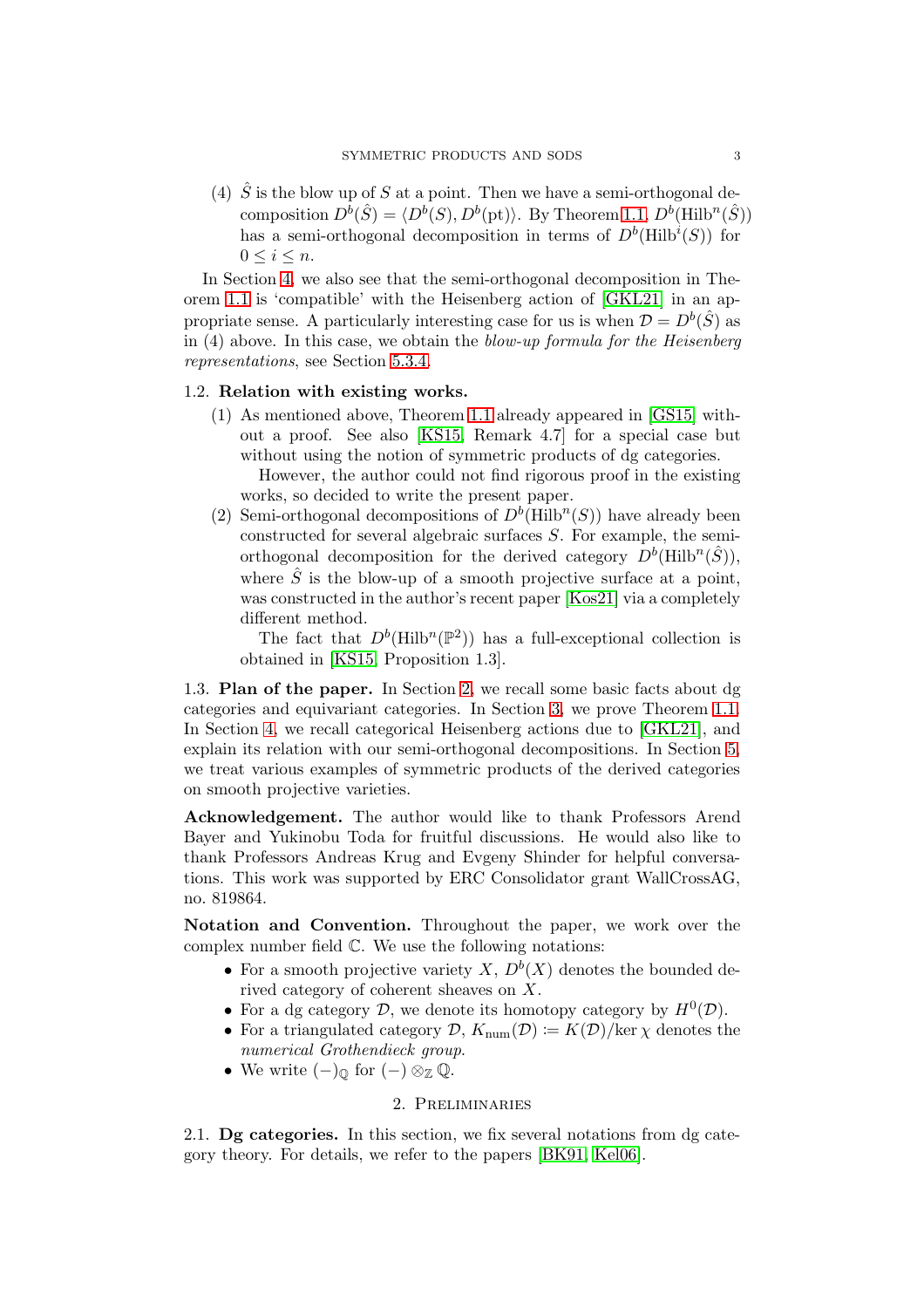2.1.1. Pre-triangulated dg categories. Given a dg category  $D$ , there is a canonically defined dg category  $\mathcal{D}^{\text{pre-tr}}$  with an embedding  $\mathcal{D} \hookrightarrow \mathcal{D}^{\text{pre-tr}}$  such that the homotopy category  $H^0(\mathcal{D}^{\text{pre-tr}})$  is a triangulated category [\[BK91\]](#page-11-9). The category  $\mathcal{D}^{\text{pre-tr}}$  is called the *pre-triangulated hull* of  $\mathcal{D}$ . We say that a dg category D is pre-triangulated if the induced functor  $H^0(\mathcal{D}) \hookrightarrow H^0(\mathcal{D}^{\text{pre-tr}})$ is an equivalence.

A dg enhancement of a triangulated category  $\mathcal T$  is a pair of pre-triangulated dg category D and an equivalence  $H^0(\mathcal{D}) \cong \mathcal{T}$ . If a triangulated category  $\mathcal T$  has a dg enhancement, we call  $\mathcal T$  a *dg-enhanced* triangulated category.

For a smooth projective variety X, its derived category  $D^{b}(X)$  has a standard dg enhancement  $I(X)$ , the dg category of complexes of injective sheaves.

<span id="page-3-0"></span>2.1.2. •-product. For a dg category  $D$ ,  $D^{op}$ -Mod denotes the dg category of right D-modules, and Perf -D denotes the dg category of perfect modules. We have the following embeddings:

$$
\mathcal{A}\subset \mathrm{Perf}\text{-}\mathcal{D}\subset \mathcal{D}^{\mathrm{op}}\text{-}\mathrm{Mod}\,.
$$

Note that  $\text{Perf}-\mathcal{D}$  is pre-triangulated.

**Definition 2.1** ([\[BLL04,](#page-11-6) Definition 4.2]). For dg categories  $A$  and  $B$ , we define the dg category  $\mathcal{A} \bullet \mathcal{B}$  as

$$
\mathcal{A} \bullet \mathcal{B} \coloneqq \operatorname{Perf} \text{-} (\mathcal{A} \otimes \mathcal{B}).
$$

The following is the case we are most interested in:

**Theorem 2.2** ([\[BLL04,](#page-11-6) Theorem 5.5]). Let X, Y be smooth projective varieties. Let  $I(X), I(Y)$  be the standard dg enhancements of  $D^b(X), D^b(Y)$ , respectively. Then we have an equivalence

$$
H^0(I(X) \bullet I(Y)) \cong D^b(X \times Y).
$$

The  $\bullet$ -product is well-behaved under semi-orthogonal decompositions:

<span id="page-3-1"></span>**Proposition 2.3** ([\[BLL04,](#page-11-6) Proposition 4.6]). Let  $A, B, C, D$  be pre-triangulated dg categories. Suppose that we have a semi-orthogonal decomposition  $H^0(\mathcal{C}) =$  $\langle H^0(\mathcal{A}), H^0(\mathcal{B}) \rangle$ . Then we have a semi-orthogonal decomposition

$$
H^0(\mathcal{C} \bullet \mathcal{D}) = \langle H^0(\mathcal{A} \bullet \mathcal{D}), H^0(\mathcal{B} \bullet \mathcal{D}) \rangle.
$$

2.2. Equivariant categories. In this subsection, we recall basic facts about equivariant categories. We refer to [\[BO20,](#page-11-10) [Ela14\]](#page-11-11) for more details.

Let  $\mathcal D$  be a C-linear category,  $G$  be a finite group. Recall that a  $G\text{-}action$ on  $D$  consists of the following data:

- An autoequivalence  $\rho_q$  of  $\mathcal D$  for each  $g \in G$ ,
- A natural isomorphism  $\theta_{g,h}$ :  $\rho_g \rho_h \xrightarrow{\sim} \rho_{gh}$  for each pair  $g, h \in G$  such that the following diagram commutes for all  $g, h, k \in G$ :

$$
\rho_g \rho_h \rho_k \xrightarrow{\rho_g \theta_{h,k}} \rho_g \rho_{hk}
$$
  

$$
\theta_{g,h} \rho_k \xrightarrow[\rho_{gh} \rho_k \rightarrow \rho_{ghk}]{\theta_{g,hk}}
$$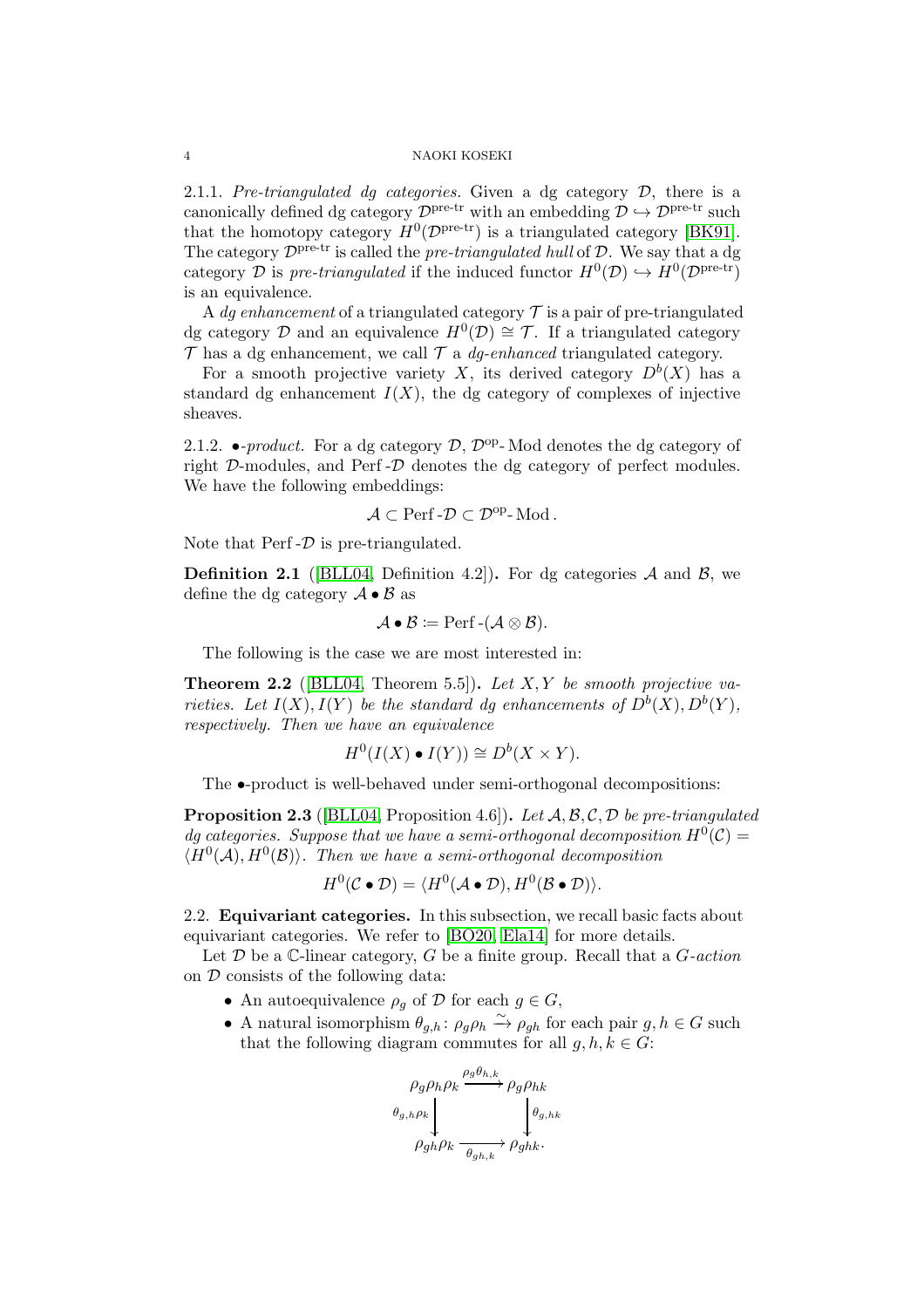Given a G-action on the category  $D$ , we define the *equivariant category*  $\mathcal{D}^G$  as follows:

• An object of  $\mathcal{D}^G$  is a data  $(E, \phi_q)$ , where E is an object of D and  $\phi_g: E \xrightarrow{\sim} \rho_g E$  is an isomorphism for each  $g \in G$ , such that the following diagram commutes for each pair of elements  $g, h \in G$ :



• A morphism between objects  $(E, \phi_g)$  and  $(F, \psi_g)$  is a morphism  $f: E \to F$  in the category D such that the following diagram is commutative for every  $q \in G$ :



For a subgroup  $H \subset G$ , we have the *restriction* and the *induction* functors:

 $\operatorname{Res}_G^H : \mathcal{D}^G \to \mathcal{D}^H$ ,  $\operatorname{Ind}_H^G : \mathcal{D}^H \to \mathcal{D}^G$ .

The restriction functor is defined in an obvious way. The induction functor is defined by  $\text{Ind}_{H}^{G}(E, \phi_h) := (\bigoplus_{[g_i] \in G/H} \rho_{g_i} E, \epsilon_g),$  where for  $g \in G$ , the isomoprphism  $\epsilon_{\sigma}$  restricted to the summand  $\rho_{g_i}E$  is the composition

$$
\rho_{g_j} E \xrightarrow{\rho_{g_j} \phi_h} \rho_{g_j} \rho_h E \xrightarrow{\theta_{g_j,h}} \rho_{g_j h} E = \rho_{g g_k} E \xrightarrow{\theta_{g,g_k}^{-1}} \rho_{g} \rho_{g_k} E.
$$

Here, the elements  $h \in H$  and  $g_k \in G$  are defined by  $g_j h = g g_k$ .

Suppose now that  $\mathcal D$  is a dg-enhanced triangulated category with a  $G$ action. It is known that the equivariant category  $\mathcal{D}^G$  is again triangulated  $(cf. [Ela14, Corollary 6.10]).$  $(cf. [Ela14, Corollary 6.10]).$  $(cf. [Ela14, Corollary 6.10]).$ 

The following Elagin's theorem is crucial for our purpose:

<span id="page-4-1"></span>**Theorem 2.4** ([\[Ela12\]](#page-11-7), [\[Shi18,](#page-12-7) Theorem 6.2]). Let  $\mathcal{D}$  be a dq-enhanced triangulated category, G be a finite group acting on D. Suppose that we have a semi-orthogonal decomposition  $\mathcal{D} = \langle \mathcal{A}, \mathcal{B} \rangle$  whose components are preserved by the G-action.

Then we have a semi-orthogonal decomposition

$$
\mathcal{D}^G = \langle \mathcal{A}^G, \mathcal{B}^G \rangle.
$$

## 3. Proof of the main theorem

<span id="page-4-0"></span>3.1. Notations on symmetric products. Let  $\mathcal D$  be a dg category,  $n > 0$ a positive integer. Following  $[GK14]$ , we define the *n*-th symmetric product  $\text{Sym}^n \mathcal{D}$  of  $\mathcal D$  to be the equivariant category  $(\mathcal{D}^{\bullet n})^{\mathfrak{S}_n}$ , where the symmetric group  $\mathfrak{S}_n$  acts on  $\mathcal{D}^{\bullet n}$  by permutations of the components. For  $n = 0$ , we define  $Sym^0 \mathcal{D} \coloneqq Mod_{\mathbb{C}}$ , the dg category of dg vector spaces.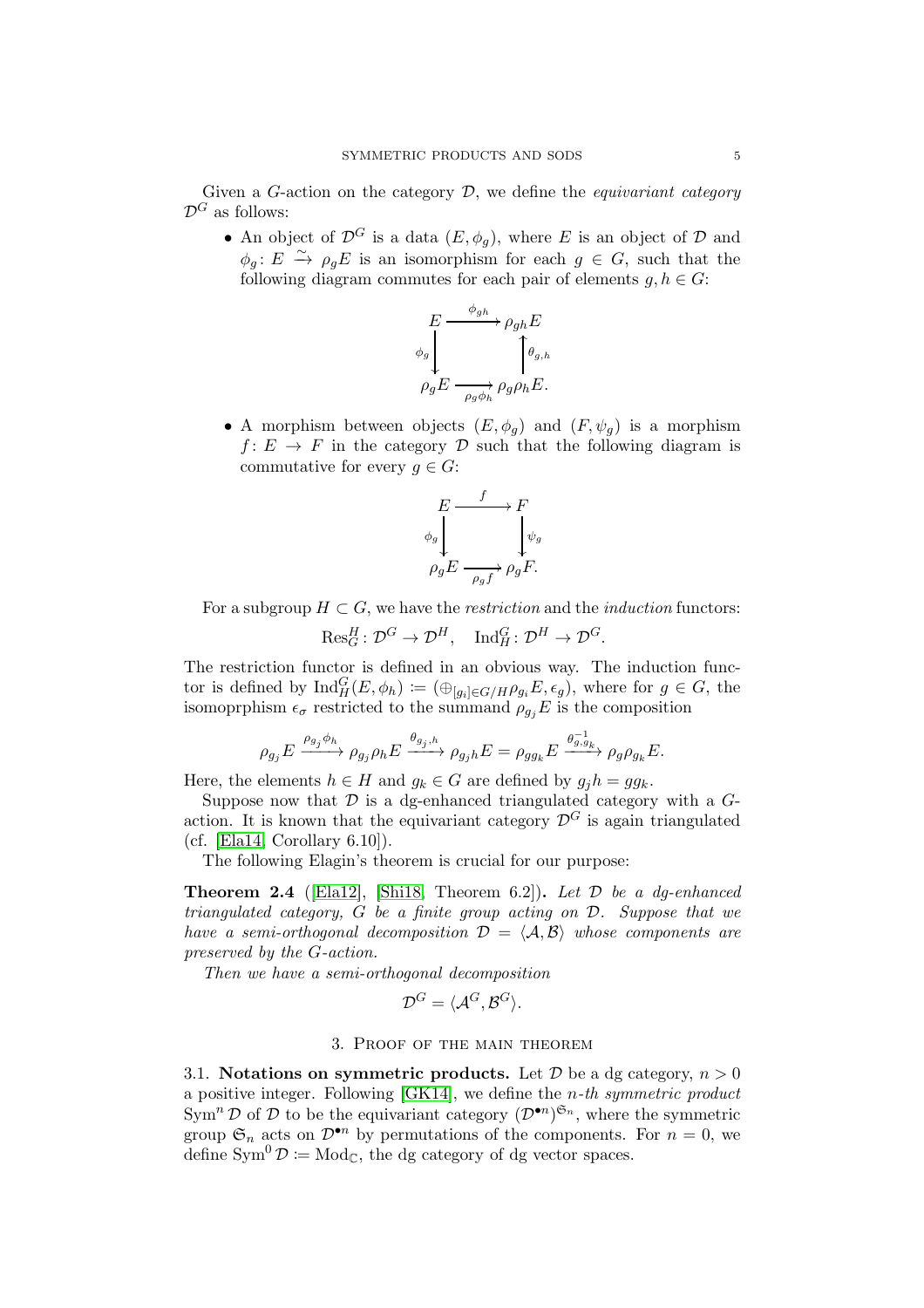For  $i = 0, \dots, n$ , we fix the embedding  $\mathfrak{S}_{n-i} \times \mathfrak{S}_i \hookrightarrow \mathfrak{S}_n$ , where  $(\tau, \eta) \in$  $\mathfrak{S}_{n-i} \times \mathfrak{S}_i$  acts on  $\{1, \cdots, n\}$  by

$$
(\tau,\eta)\cdot\{1,\cdots,n\}:=\{\tau(\{1,\cdots,n-i\}),\eta(\{n-i+1,\cdots,n\})\}.
$$

The quotient  $\mathfrak{S}_n/(\mathfrak{S}_{n-i}\times \mathfrak{S}_i)$  has  $\binom{n}{i}$  $\binom{n}{i}$  elements. We fix the representatives of cosets in  $\mathfrak{S}_n/(\mathfrak{S}_{n-i}\times \mathfrak{S}_i)$ :

$$
\sigma_j \in \mathfrak{S}_n, \quad j \in \left[1, \binom{n}{i}\right] := \left\{1, \cdots, \binom{n}{i}\right\} \text{ with } \sigma_1 = e.
$$

## 3.2. Semi-orthogonal decompositions for symmetric products.

<span id="page-5-0"></span>**Lemma 3.1.** Let  $A, B, D$  be pre-triangulated dg categories. Suppose that we have a semi-orthogonal decomposition  $H^0(\mathcal{D}) = \langle H^0(\mathcal{A}), H^0(\mathcal{B}) \rangle$ .

Then we have a semi-orthogonal decomposition

(3.1) 
$$
H^{0}(\mathcal{D}^{\bullet n}) = \left\langle \bigoplus_{j \in [1, {n \choose i}]} \sigma_{j} \cdot H^{0}(\mathcal{A}^{\bullet(n-i)} \bullet \mathcal{B}^{\bullet i}) : i = 0, \cdots, n \right\rangle.
$$

for each positive integer  $n > 0$ .

<span id="page-5-1"></span>*Proof.* The assertion follows by induction on n, using Proposition [2.3.](#page-3-1)  $\Box$ **Lemma 3.2.** Let i and n be integers with  $0 \le i \le n$ . There exists a quasiequivalence

$$
\Phi\colon \Big(\bigoplus_{j\in[1,{n\choose i}]}\sigma_j\cdot \mathcal{A}^{\bullet(n-i)}\bullet \mathcal{B}^{\bullet i}\Big)^{\mathfrak{S}_n}\to \text{Sym}^{(n-i)}\mathcal{A}\bullet \text{Sym}^i\mathcal{B}.
$$

*Proof.* To define the functor  $\Phi$ , let us first consider the restriction functor

$$
\operatorname{Res}_{\mathfrak{S}_n}^{\mathfrak{S}_{n-i}\times\mathfrak{S}_i}:\Big(\bigoplus_{j\in[1,{n\choose i}]}\sigma_j\cdot\mathcal{A}^{\bullet(n-i)}\bullet\mathcal{B}^{\bullet i}\Big)^{\mathfrak{S}_n}\to \Big(\bigoplus_{j\in[1,{n\choose i}]}\sigma_j\cdot\mathcal{A}^{\bullet(n-i)}\bullet\mathcal{B}^{\bullet i}\Big)^{\mathfrak{S}_{n-i}\times\mathfrak{S}_i}.
$$

Since the action of  $\mathfrak{S}_{n-i} \times \mathfrak{S}_i$  on  $\bigoplus_{j \in [1, {n \choose i}]}\sigma_j \cdot \mathcal{A}^{\bullet(n-i)} \bullet \mathcal{B}^{\bullet i}$  preserves the first direct summand (recall that we fixed  $\sigma_1 = e$ ), we have a direct sum decomposition

$$
\Big(\bigoplus_{j\in [1,{n\choose i}]}\sigma_j\cdot \mathcal{A}^{\bullet(n-i)}\bullet \mathcal{B}^{\bullet i}\Big)^{\mathfrak{S}_{n-i}\times \mathfrak{S}_i}=(\mathrm{Sym}^{n-i}\mathcal{A}\bullet \mathrm{Sym}^i\mathcal{B})\oplus \mathcal{C}
$$

for some category  $C$ . Hence we have the projection functor

$$
\text{pr}: \Big(\bigoplus_{j\in[1,{n\choose i}]}\sigma_j\cdot \mathcal{A}^{\bullet(n-i)}\bullet \mathcal{B}^{\bullet i}\Big)^{\mathfrak{S}_{n-i}\times\mathfrak{S}_i}\to \text{Sym}^{n-i}\mathcal{A}\bullet \text{Sym}^i\mathcal{B}.
$$

Then we define the functor  $\Phi$  to be the composition of the functors pr and  $\operatorname{Res}_{\mathfrak{S}_n}^{\mathfrak{S}_{n-i}\times\mathfrak{S}_i}$ . It has a left and right adjoint functor  $\Psi:=\operatorname{Ind}_{\mathfrak{S}_{n-i}\times\mathfrak{S}_i}^{\mathfrak{S}_n} \circ \iota$ , where

$$
\iota\colon \operatorname{Sym}^{n-i}\mathcal{A}\bullet \operatorname{Sym}^i\mathcal{B} \to \Big(\bigoplus_{j\in [1,{n\choose i}]}\sigma_j\cdot \mathcal{A}^{\bullet(n-i)}\bullet \mathcal{B}^{\bullet i}\Big)^{\mathfrak{S}_{n-i}\times \mathfrak{S}_i}
$$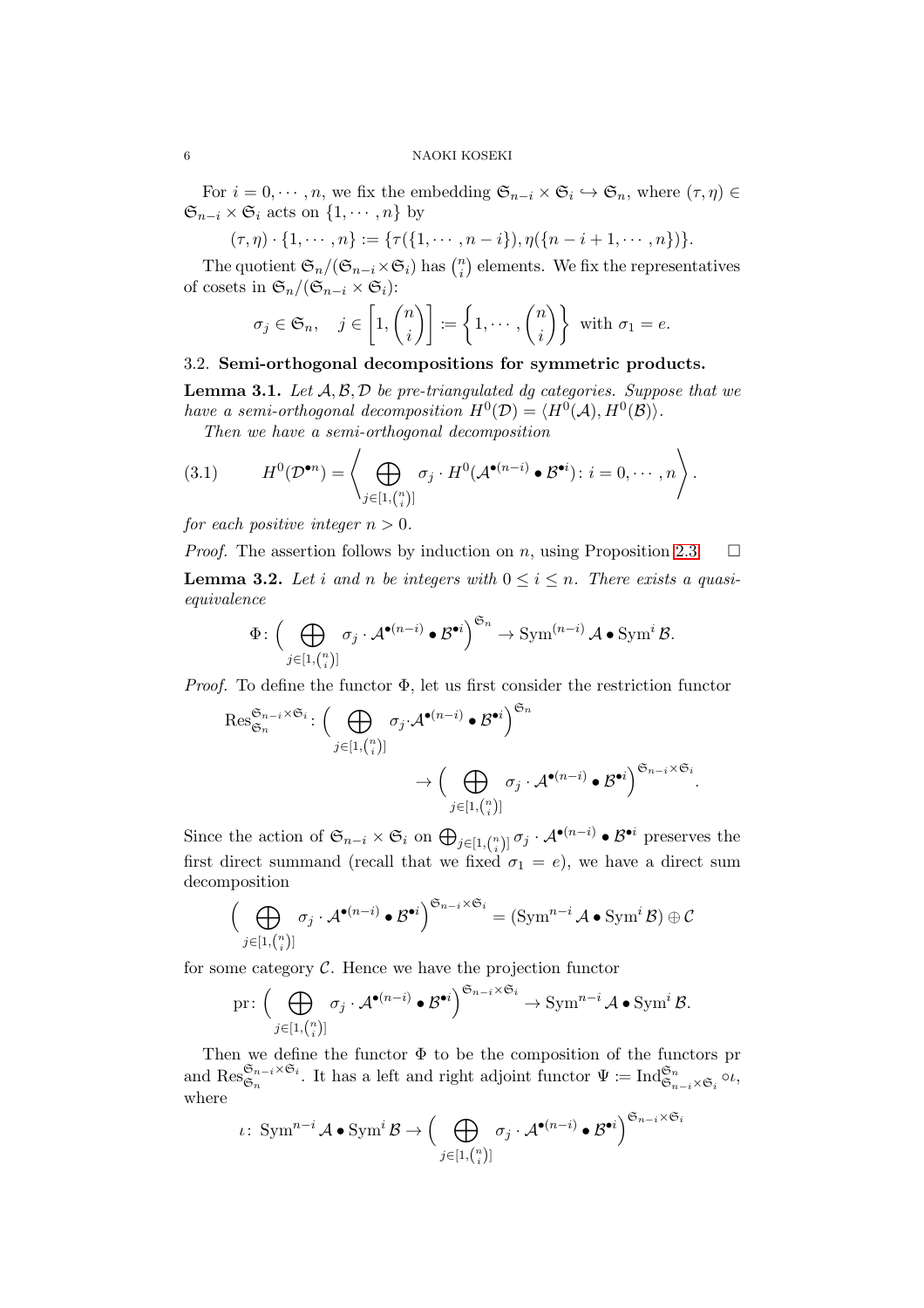is the inclusion as a direct summand.

We claim that  $\Phi$  and  $\Psi$  are inverse to each other. From the construction, it is obvious that

$$
\Phi \circ \Psi \cong id: \operatorname{Sym}^{n-i} \mathcal{A} \bullet \operatorname{Sym}^{i} \mathcal{B} \to \operatorname{Sym}^{n-i} \mathcal{A} \bullet \operatorname{Sym}^{i} \mathcal{B}.
$$

For the converse, pick an element

$$
x=(E_j,\phi_\sigma)\in \Big(\bigoplus_{j\in [1,{n\choose i}]}\sigma_j\cdot \mathcal{A}^{\bullet(n-i)}\bullet \mathcal{B}^{\bullet i}\Big)^{\mathfrak{S}_n},
$$

where  $E_j \in \sigma_j \cdot \mathcal{A}^{\bullet(n-i)} \bullet \mathcal{B}^{\bullet i}$  for  $j = 1, \cdots, {n \choose i}$  $\phi_i^n$ , and  $\phi_{\sigma} \colon \bigoplus_j E_j \xrightarrow{\sim} \rho_{\sigma}(\bigoplus_j E_j)$ are isomorphisms for  $\sigma \in \mathfrak{S}_n$ . Then we have

$$
\Psi \circ \Phi(x) = \Big( \bigoplus_{j \in [1, {n \choose i}] } \rho_{\sigma_j} E_1, \epsilon_{\sigma} \Big).
$$

Recall that, for  $\sigma \in \mathfrak{S}_n$ , the morphism  $\epsilon_{\sigma}$  restricted to the summand  $\rho_{\sigma_i}E_1$ is defined by the composition

<span id="page-6-2"></span>(3.2) 
$$
\rho_{\sigma_j} E_1 \xrightarrow{\rho_{\sigma_j} \phi_{\tau}} \rho_{\sigma_j} \rho_{\tau} E_1 \xrightarrow{\theta_{\sigma_j, \tau}} \rho_{\sigma_j \tau} E_1 = \rho_{\sigma \sigma_k} E_1 \xrightarrow{\theta_{\sigma, \sigma_k}^{-1}} \rho_{\sigma} \rho_{\sigma_k} E_1,
$$

where the elements  $\sigma_k \in \mathfrak{S}_n$  and  $\tau \in \mathfrak{S}_{n-i} \times \mathfrak{S}_i$  are defined by  $\sigma_j \tau = \sigma \sigma_k$ . We claim that the isomorphism

$$
\bigoplus_j \phi_{\sigma_j} : \bigoplus_j E_j \xrightarrow{\sim} \bigoplus_j \rho_{\sigma_j} E_1
$$

commutes with  $\phi_{\sigma}$  and  $\epsilon_{\sigma}$ , and hence x and  $\Psi \circ \Phi(x)$  are isomorphic. Namely, we shall show that the following diagram commutes:

<span id="page-6-0"></span>(3.3)  
\n
$$
\oplus_j E_j \xrightarrow{\oplus_j \phi_{\sigma_j}} \oplus_j \rho_{\sigma_j} E_1
$$
\n
$$
\phi_{\sigma} \downarrow \qquad \qquad \downarrow \epsilon_{\sigma}
$$
\n
$$
\rho_{\sigma}(\oplus_j E_j) \xrightarrow{\rho_{\sigma}(\oplus_j \phi_{\sigma_j})} \rho_{\sigma}(\oplus_j \rho_{\sigma_j} E_1).
$$

It is enough to show it for each direct summand. Fix  $j_0 \in [1, \binom{n}{i}]$  $\binom{n}{i}$  and  $\sigma \in \mathfrak{S}_n$ . As above, we let  $\tau \in \mathfrak{S}_{n-i} \times \mathfrak{S}_i$  and  $k_0 \in [1, \binom{n}{i}]$  $\binom{n}{i}$  denote the elements satisfying  $\sigma_{j_0}\tau = \sigma \sigma_{k_0}$ . Then the restriction of the diagram [\(3.3\)](#page-6-0) to the direct summand  $\sigma_{j_0} \cdot A^{\bullet(n-i)} \bullet \mathcal{B}^{\bullet i}$  becomes

<span id="page-6-1"></span>(3.4) 
$$
E_{j_0} \xrightarrow{\phi_{\sigma_{j_0}}} \rho_{\sigma_{j_0}} E_1
$$

$$
\phi_{\sigma} \downarrow \phi_{\sigma}
$$

$$
\rho_{\sigma} E_{k_0} \xrightarrow[\rho_{\sigma} \phi_{\sigma_{k_0}}]} \rho_{\sigma} \rho_{\sigma_{k_0}} E_1.
$$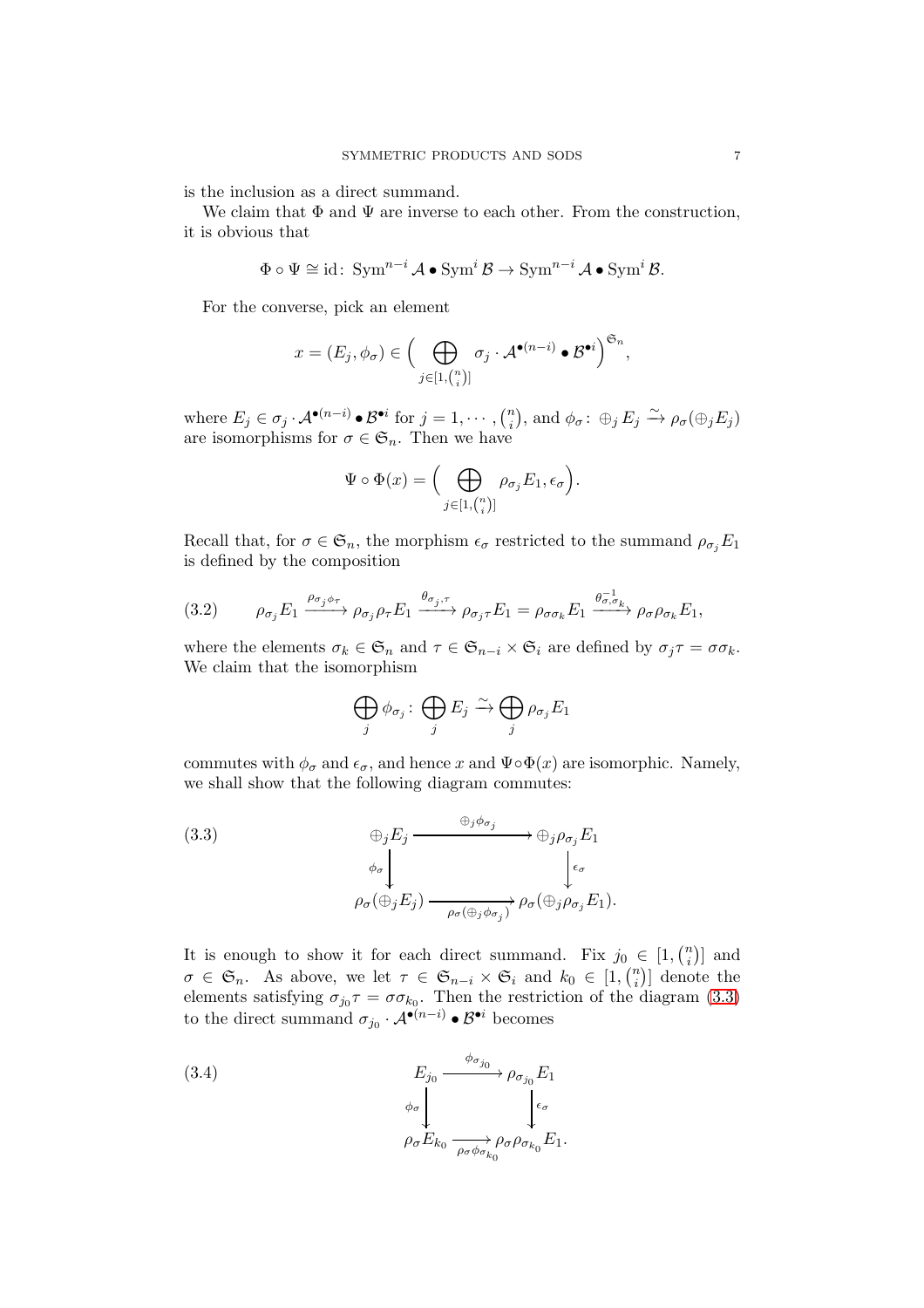To prove the commutativity of the diagram [\(3.4\)](#page-6-1), consider the following diagram:

$$
E_{j_0} \xrightarrow{\phi_{\sigma_{j_0}}} E_{j_0} \xrightarrow{\phi_{\sigma_{j_0}}} \rho_{\sigma_{j_0}F_{j_0}} \rho_{\sigma_{j_0}\sigma} E_{j_0} \xrightarrow{\phi_{\sigma_{j_0}\sigma}} \rho_{\sigma_{j_0}\sigma} E_{j_0} \xrightarrow{\phi_{\sigma_{j_0}\sigma}} \rho_{\sigma_{j_0}\sigma} E_{j_0} \xrightarrow{\phi_{\sigma_{\sigma_{\sigma_{\sigma_{\sigma}}}}}} \rho_{\sigma_{j_0}\sigma} E_{j_0} E_{j_0} E_{j_0} E_{j_0} E_{j_0} E_{j_0} E_{j_0} E_{j_0} E_{j_0} E_{j_0} E_{j_0} E_{j_0} E_{j_0} E_{j_0} E_{j_0} E_{j_0} E_{j_0} E_{j_0} E_{j_0} E_{j_0} E_{j_0} E_{j_0} E_{j_0} E_{j_0} E_{j_0} E_{j_0} E_{j_0} E_{j_0} E_{j_0} E_{j_0} E_{j_0} E_{j_0} E_{j_0} E_{j_0} E_{j_0} E_{j_0} E_{j_0} E_{j_0} E_{j_0} E_{j_0} E_{j_0} E_{j_0} E_{j_0} E_{j_0} E_{j_0} E_{j_0} E_{j_0} E_{j_0} E_{j_0} E_{j_0} E_{j_0} E_{j_0} E_{j_0} E_{j_0} E_{j_0} E_{j_0} E_{j_0} E_{j_0} E_{j_0} E_{j_0} E_{j_0} E_{j_0} E_{j_0} E_{j_0} E_{j_0} E_{j_0} E_{j_0} E_{j_0} E_{j_0} E_{j_0} E_{j_0} E_{j_0} E_{j_0} E_{j_0} E_{j_0} E_{j_0} E_{j_0} E_{j_0} E_{j_0} E_{j_0} E_{j_0} E_{j_0} E_{j_0} E_{j_0} E_{j_0} E_{j_0} E_{j_0} E_{j_0} E_{j_0} E_{j_0} E_{j_0} E_{j_0} E_{j_0} E_{j_0} E_{j_0} E_{j_0} E_{j_0} E_{j_
$$

The middle square is commutative as  $\sigma_{j_0} \tau = \sigma \sigma_{k_0}$ ; the left triangle and the right square are commutative by the definition of equivariant objects. Hence the whole diagram commutes. Moreover, the bottom composition is exactly  $\epsilon_{\sigma}$  (see [\(3.2\)](#page-6-2)). We conclude that the diagram [\(3.4\)](#page-6-1) is commutative, as claimed.  $\Box$ 

<span id="page-7-1"></span>**Theorem 3.3.** Let  $A, B, D$  be pre-triangulated dg categories. Suppose that we have a semi-orthogonal decomposition  $H^0(\mathcal{D}) = \langle H^0(\mathcal{A}), H^0(\mathcal{B}) \rangle$ .

Then we have a semi-orthogonal decomposition

$$
H^{0}(\operatorname{Sym}^{n}(\mathcal{D})) = \langle H^{0}(\operatorname{Sym}^{n-i} \mathcal{A} \bullet \operatorname{Sym}^{i} \mathcal{B}) : i = 0, \cdots, n \rangle
$$

for every positive integer  $n > 0$ .

Proof. First, note that the semi-orthogonal component

$$
\bigoplus_{j\in[1,\binom{n}{i}]} \sigma_j \cdot H^0(\mathcal{A}^{\bullet(n-i)} \bullet \mathcal{B}^{\bullet i}) \subset H^0(\mathcal{D}^{\bullet n})
$$

in Lemma [3.1](#page-5-0) is preserved by the action of  $\mathfrak{S}_n$  for each  $i = 0, \dots, n$ . Hence by Elagin's Theorem [2.4,](#page-4-1) it descends to a semi-orthogonal decomposition on the category  $H^0(\text{Sym}^n \mathcal{D})$ . Combining with Lemma [3.2,](#page-5-1) we obtain the desired semi-orthogonal decomposition.

Remark 3.4. For each  $i = 0, \dots, n$ , the fully faithful embedding

$$
H^0(\operatorname{Sym}^{n-i} \mathcal{A} \bullet \operatorname{Sym}^i \mathcal{B}) \hookrightarrow H^0(\operatorname{Sym}^n \mathcal{D})
$$

coincides with  $(H^0 \text{ of } )$  the following composition:

- <span id="page-7-3"></span><span id="page-7-0"></span> $(3.5)$   $\Phi_i$ : Sym<sup>n-i</sup> A • Sym<sup>i</sup>  $\mathcal{B} \to \text{Sym}^{n-i} \mathcal{D}$  • Sym<sup>i</sup>  $\mathcal{D}$  $\xrightarrow{\operatorname{Ind}^{\mathfrak{S}_n}_{\mathfrak{S}_{n-i}\times\mathfrak{S}_i}} \operatorname{Sym}^n \mathcal{D}.$ 
	- 4. Heisenberg actions and semi-orthogonal decompositions

In this section, we recall the categorical Heisenberg action on the symmetric products of dg categories due to [\[GKL21\]](#page-11-2). We then discuss its relation with semi-orthogonal decompositions.

4.1. **Heisenberg algebras.** Let  $\mathcal{D}$  be a smooth proper dg category. We define the *Heisenberg algebra*  $H<sub>D</sub>$  of  $D$  to be an algebra generated by symbols

<span id="page-7-2"></span>
$$
p_a^{(n)}, q_a^{(n)}, \quad a \in K_{\text{num}}(\mathcal{D})_{\mathbb{Q}}, n \in \mathbb{Z}_{\geq 0}
$$

with relations

(4.1) 
$$
[p_a^{(m)}, p_b^{(n)}] = 0 = [q_a^{(m)}, q_b^{(n)}],
$$

$$
q_a^{(m)}p_b^{(n)} = \sum_{k=0}^{\min\{m,n\}} s^k \chi(a,b)p_b^{(n-k)}q_a^{(m-k)}
$$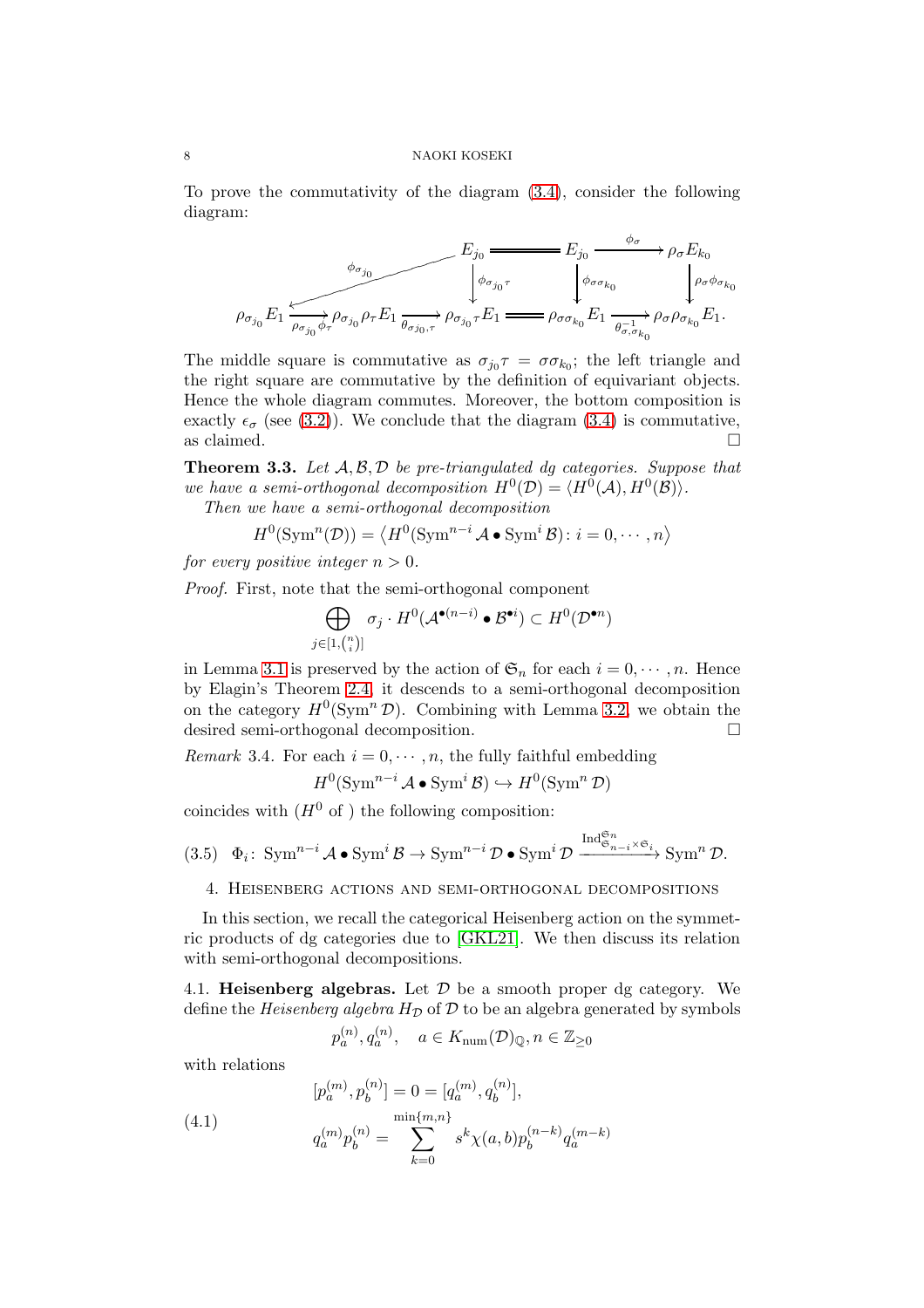for all elements  $a, b \in K_{\text{num}}(\mathcal{D})_{\mathbb{Q}}$  and  $m, n \in \mathbb{Z}_{\geq 0}$ , where we put  $s^k x \coloneqq$  $\binom{x+k-1}{x}$  $\binom{k-1}{x}$  for a rational number x.

4.2. Heisenberg actions on symmetric products. Let  $\mathcal D$  be smooth proper dg categories. For each object  $\alpha \in \mathcal{D}$  and a non-negative integer  $n \in \mathbb{Z}_{\geq 0}$ , we define a functor  $P_{\alpha}^{(n)}: H^0(\text{Sym}^N \mathcal{D}) \to H^0(\text{Sym}^{N+n} \mathcal{D})$  as the composition

$$
(4.2)
$$

<span id="page-8-0"></span>
$$
H^0(\operatorname{Sym}^N \mathcal{D}) \xrightarrow{\alpha^{\otimes n} \otimes (-)} H^0(\operatorname{Sym}^n \mathcal{D} \bullet \operatorname{Sym}^N \mathcal{D}) \xrightarrow{\operatorname{Ind}^{\mathfrak{S}_{N+n}}_{\mathfrak{S}_n \times \mathfrak{S}_N}} H^0(\operatorname{Sym}^{N+n} \mathcal{D}).
$$

We denote its right adjoint by  $Q_{\alpha}^{(n)}$ . By [\[GKL21,](#page-11-2) Theorem 6.3], these functors satisfy the following relations:

$$
P_{\alpha}^{(m)}P_{\beta}^{(n)} \cong P_{\beta}^{(n)}P_{\alpha}^{(m)}, \quad Q_{\alpha}^{(m)}Q_{\beta}^{(n)} \cong Q_{\beta}^{(n)}Q_{\alpha}^{(m)},
$$
  

$$
Q_{\alpha}^{(m)}P_{\beta}^{(n)} \cong \bigoplus_{k=0}^{\min\{m,n\}} \text{Sym}^k \text{Hom}^*(\alpha, \beta) \otimes P_{\beta}^{(n-k)}Q_{\alpha}^{(m-k)}.
$$

This categorifies the relations [\(4.1\)](#page-7-2). In particular, we have an action of the Heisenberg algebra  $H_{\mathcal{D}}$  on

$$
\mathbb{K}_{\mathcal{D}} \coloneqq \bigoplus_{n \geq 0} K_{\text{num}}(\text{Sym}^n \mathcal{D})_{\mathbb{Q}}.
$$

Suppose now that there exists a semi-orthogonal decomposition  $H^0(\mathcal{D}) =$  $\langle H^0(\mathcal{A}), H^0(\mathcal{B})\rangle$ . Let us take an object  $\alpha \in H^0(\mathcal{A}) \subset H^0(\mathcal{D})$ . To avoid confusion, we write  ${}^{\mathcal{D}}P_{\alpha}^{(n)} = P_{\alpha}^{(n)}$ , and let  ${}^{\mathcal{A}}P_{\alpha}^{(n)}$  be the functor defined as in [\(4.2\)](#page-8-0), with  $\overline{\mathcal{D}}$  replaced by  $\overline{\mathcal{A}}$ . By the constructions [\(3.5\)](#page-7-3), (4.2) of the functors  $\Phi_i$ ,  $P_\alpha^{(n)}$ , the following diagram commutes:

<span id="page-8-1"></span>(4.3) 
$$
\operatorname{Sym}^{N} \mathcal{D} \xrightarrow{\mathcal{D}_{P_{\alpha}}^{(n)}} \operatorname{Sym}^{N+n} \mathcal{D}
$$

$$
\overset{\Phi_{i}}{\longrightarrow} \operatorname{Sym}^{N-i} \mathcal{A} \bullet \operatorname{Sym}^{i} \mathcal{B} \xrightarrow{\mathcal{A}_{P_{\alpha}}^{(n)} \bullet id} \operatorname{Sym}^{N-i+n} \mathcal{A} \bullet \operatorname{Sym}^{i} \mathcal{B}.
$$

We also have similar commutative diagrams if we replace  $P$  with  $Q$ , and  $\alpha \in \mathcal{A}$  with  $\beta \in \mathcal{B}$ .

On the other hand, we have a direct sum decomposition

<span id="page-8-2"></span>
$$
(K_{\text{num}}(\mathcal{D}), \chi_{\mathcal{D}}) = (K_{\text{num}}(\mathcal{A}), \chi_{\mathcal{A}}) \oplus (K_{\text{num}}(\mathcal{B}), \chi_{\mathcal{B}}).
$$

Hence by the definition of Heisenberg algebras, we have a canonical isomorphism

(4.4) 
$$
H_{\mathcal{A}} \otimes H_{\mathcal{B}} \xrightarrow{\sim} H_{\mathcal{D}}.
$$

Under this identification, the decategorification of the commutative diagram [\(4.3\)](#page-8-1) gives:

<span id="page-8-3"></span>**Proposition 4.1.** Let  $A, B, D$  be smooth proper dg categories. Suppose that we have a semi-orthogonal decomposition  $H^0(\mathcal{D}) = \langle H^0(\mathcal{A}), H^0(\mathcal{B}) \rangle$ .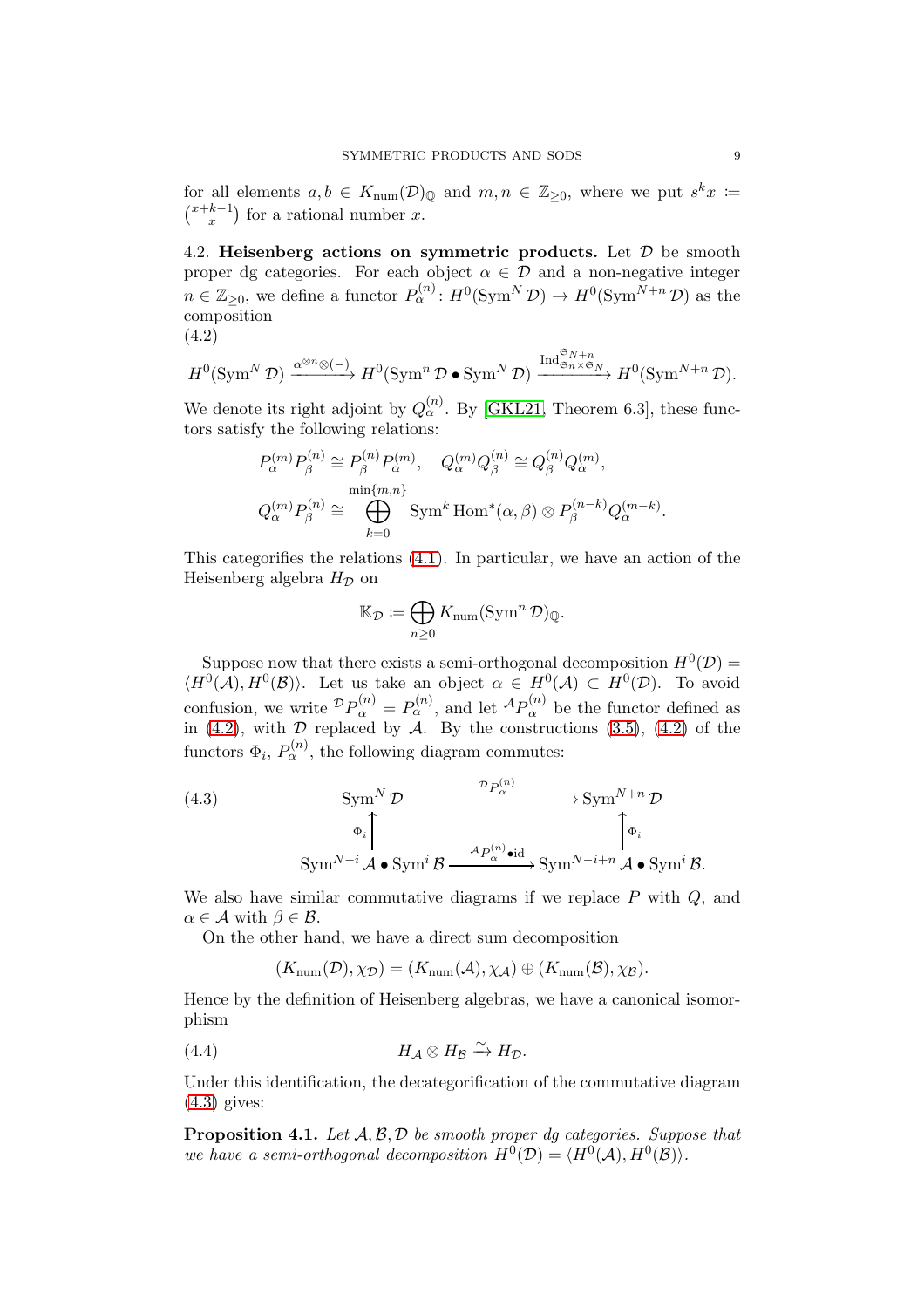Under the identification  $(4.4)$ , there exists a natural  $H_{\mathcal{D}}$ -module homomorphism

(4.5) 
$$
\theta: \mathbb{K}_{\mathcal{A}} \otimes \mathbb{K}_{\mathcal{B}} \to \mathbb{K}_{\mathcal{D}}.
$$

*Proof.* We define a linear map  $\theta$  as follows:

<span id="page-9-1"></span>
$$
\theta \colon K_{\text{num}}(\text{Sym}^{N-i} \mathcal{A})_{\mathbb{Q}} \otimes K_{\text{num}}(\text{Sym}^{i} \mathcal{B})_{\mathbb{Q}} \to K_{\text{num}}(\text{Sym}^{N} \mathcal{D})_{\mathbb{Q}},
$$

$$
[x] \otimes [y] \mapsto [\Phi_{i}(x \bullet y)].
$$

We claim that the map  $\theta$  is a morphism of  $H_{\mathcal{D}}$ -modules. For  $[\alpha] \in$  $K_{\text{num}}(\mathcal{A})_{\mathbb{Q}} \subset K_{\text{num}}(\mathcal{D})_{\mathbb{Q}}, \left[x\right] \in K_{\text{num}}(\text{Sym}^{N-i} \mathcal{A})_{\mathbb{Q}}, \text{and } [y] \in K_{\text{num}}(\text{Sym}^{i} \mathcal{B})_{\mathbb{Q}},$ the commutative diagram [\(4.3\)](#page-8-1) shows that

$$
\theta\left(p_{[\alpha]}^{(n)} \cdot [x] \otimes [y]\right) = \left[\Phi_i\left(^{\mathcal{A}}P_{\alpha}^{(n)}(x) \bullet y\right)\right]
$$

$$
= \left[\begin{matrix} \mathcal{D}P_{\alpha}^{(n)}\left(\Phi_i(x \bullet y)\right) \end{matrix}\right]
$$

$$
= p_{[\alpha]}^{(n)} \cdot \theta([x] \otimes [y]).
$$

Using similar diagrams with P replaced by Q and/or  $\alpha \in \mathcal{A}$  replaced by  $\beta \in \mathcal{B}$ , we can prove that the linear map  $\theta$  is an  $H_{\mathcal{D}}$ -module homomorphism.  $\Box$ 

Remark 4.2. In general, the homomorphism [\(4.5\)](#page-9-1) is not an isomorphism. In Section [5.3.3](#page-10-0) (resp. Section [5.3.4\)](#page-11-8), we give an example where it is not an isomorphism (resp. it is an isomorphism).

### 5. Geometric examples

<span id="page-9-0"></span>In this section, we consider the case when the dg-category  $D$  is the standard enhancement  $I(X)$  of  $D^b(X)$ , where X is a smooth projective variety. In this case, we have  $H^0(\text{Sym}^n I(X)) = D^b([X^{\times n}/\mathfrak{S}_n])$  for each positive integer  $n > 0$ .

5.1. dim  $X = 0$ . In this case, we have

$$
D^{b}([\text{pt }/\mathfrak{S}_n]) = \left\langle p(n)\text{-copies of } D^{b}(\text{pt})\right\rangle,
$$

where  $p(n)$  is the number of partitions of n, which coincides with the number of irreducible representations of  $\mathfrak{S}_n$ .

5.2. dim  $X = 1$ . Let  $X = C$  be a smooth projective curve. Then its derived category  $D^b(C)$  has a non-trivial semi-orthogonal decomposition only when  $C = \mathbb{P}^1$ . In this case, Theorem [3.3](#page-7-1) implies

(5.1)  

$$
D^{b}([(\mathbb{P}^{1})^{n}/\mathfrak{S}_{n}]) = \left\langle D^{b}([{\rm pt}/\mathfrak{S}_{n-i}] \times [{\rm pt}/\mathfrak{S}_{i}]): i = 0, \cdots, n \right\rangle
$$

$$
= \left\langle \sum_{i=0}^{n} p(n-i) \cdot p(i) \text{-copies of } D^{b}({\rm pt}) \right\rangle.
$$

On the other hand, we have the following result in all genera: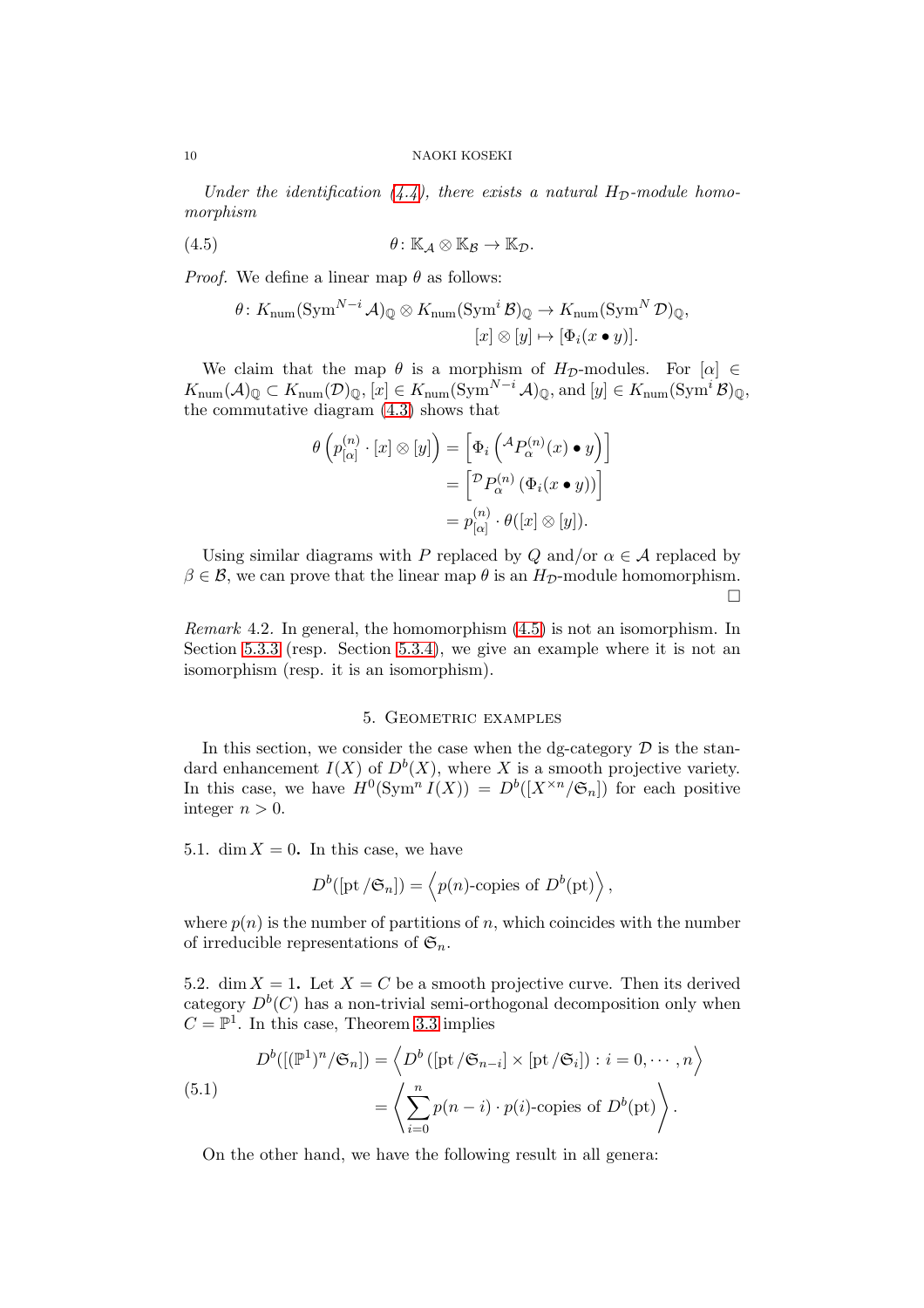<span id="page-10-1"></span>**Theorem 5.1** ( $[PVdB19, Theorem B]$  $[PVdB19, Theorem B]$ ). Let C be a smooth projective curve,  $n > 0$  a positive integer. Then we have a semi-orthogonal decomposition

$$
D^{b}([C^{\times n}/\mathfrak{S}_{n}]) = \left\langle D^{b}\left(\prod_{a_{i}} \operatorname{Sym}^{a_{i}} C\right) : a_{i} \in \mathbb{Z}_{\geq 0}, \sum_{i=1}^{n} ia_{i} = n \right\rangle.
$$

5.3. dim  $X = 2$ . Let  $X = S$  be a smooth projective surface. In this case, we have  $D^b([S^{\times n}/\mathfrak{S}_n]) \cong D^b(\mathrm{Hilb}^n(S))$  by the derived McKay correspondence [\[BKR01,](#page-11-4) [Hai01\]](#page-12-3).

5.3.1. Surfaces with full exceptional collections. Suppose that  $D^b(S)$  has a full exceptional collection of length *l*. Then by Theorem [3.3,](#page-7-1)  $D^b$ (Hilb<sup>n</sup>(S)) also has a full exceptional collection of length

(5.2) 
$$
q(n; l) := \sum_{\substack{i_1 + \dots + i_l = n \\ i_1, \dots, i_l \ge 0}} p(i_1) \cdot \dots \cdot p(i_l).
$$

This recovers the result of Elagin [\[Ela09,](#page-11-12) Theorem 2.3], see also [\[KS15,](#page-12-10) Proposition 1.3]. The construction generalizes to the case when an exceptional collection is not full. The case of Enriques surfaces is treated in [\[KS15\]](#page-12-10). We consider another interesting case of fake projective planes in the next subsection.

5.3.2. Phantoms. Let S be a fake projective plane considered in [\[GKMS15\]](#page-11-13). Then we have a semi-orthogonal decomposition

$$
D^b(S) = \langle 3\text{-copies of } D^b(\text{pt}), \mathcal{A} \rangle,
$$

where A satisfies  $HH_*(\mathcal{A}) = 0$ . By Theorem [3.3,](#page-7-1) we have

 $D^b(\text{Hilb}^n(S)) = \langle q(n-i; 3) \text{-copies of } \text{Sym}^i \mathcal{A} : i = 0, \cdots, n \rangle$ .

On the other hand, by Göttsche's formula [Göt90], the Betti numbers of  $Hilb<sup>n</sup>(S)$  are determined by that of the surface S. In particular, we have  $b_i(Hilb^n(S)) = b_i(Hilb^n(\mathbb{P}^2))$  for all  $n > 0$  and  $i \geq 0$ . Hence by the HKR isomorphism, we have

$$
q(n;3) = \dim \operatorname{HH}_*(\operatorname{Hilb}^n(\mathbb{P}^2)) = \sum_i b_i(\operatorname{Hilb}^n(\mathbb{P}^2))
$$
  
= 
$$
\sum_i b_i(\operatorname{Hilb}^n(S)) = \dim \operatorname{HH}_*(\operatorname{Hilb}^n(S)).
$$

Noting that  $\text{Sym}^0 A = D^b(\text{pt})$ , we conclude that  $\text{Sym}^i A$  are phantom subcategories for all  $i \geq 1$ , i.e., their Hochschild homology groups are zero.

<span id="page-10-0"></span>5.3.3. Ruled surfaces. Let  $S \to C$  be a  $\mathbb{P}^1$ -bundle over a curve C. Then we have a semi-orthogonal decomposition  $D^b(S) = \langle D^b(C), D^b(C) \rangle$ . Hence Theorems [3.3](#page-7-1) and [5.1](#page-10-1) imply

$$
D^{b}(\text{Hilb}^{n}(S))
$$
  
=  $\langle D^{b} \left( [C^{\times (n-i)} / \mathfrak{S}_{n-i}] \times [C^{\times i} / \mathfrak{S}_{i}] \right) : i = 0, \dots n \rangle$   
=  $\langle D^{b} \left( \prod_{a_{j},b_{k}} \text{Sym}^{a_{j}} C \times \text{Sym}^{b_{k}} C \right) : \sum_{j} ja_{j} = n - i, \sum_{k} kb_{k} = i, \sum_{a_{j},b_{k}} \in \mathbb{Z}_{\geq 0} \rangle$ .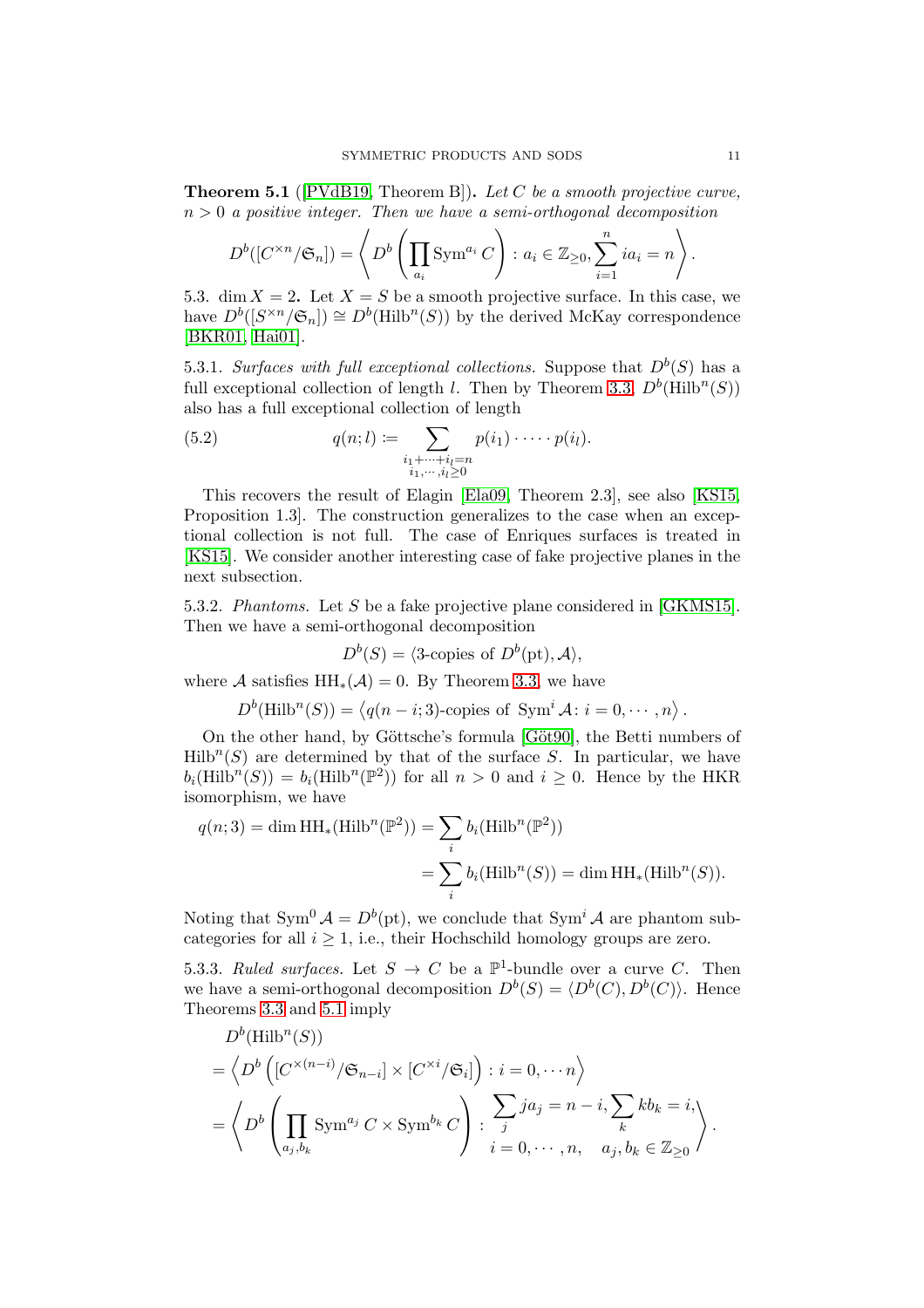Compare it with the motivic formula in  $[Göt01, Example 4.9].$ 

Moreover, by [\[Tod21,](#page-12-9) Corollary 5.12], the derived categories  $D^b(\text{Sym}^N C)$ for  $N \geq q(C)$  further decompose into the derived categories of the Jacobian  $J(C)$  and Sym<sup>i</sup> C for  $0 \le i \le g(C) - 1$ . We conclude that  $D^b$ (Hilb<sup>n</sup>(S)) has a semi-orthogonal decomposition whose components are derived categories of the products of  $J(C)$  and  $\text{Sym}^i C$  for  $0 \leq i \leq \min\{n, g(C) - 1\}.$ 

Note that when  $g(C) \geq 2$ , the map [\(4.5\)](#page-9-1) is not an isomophism. Indeed, since  $\rho(C \times C) > 2$ , the map  $K_{\text{num}}(C)_{\text{Q}} \otimes K_{\text{num}}(C)_{\text{Q}} \to K_{\text{num}}(C \times C)_{\text{Q}}$ cannot be an isomorphism.

<span id="page-11-8"></span>5.3.4. Blow-ups. Let  $\hat{S} \rightarrow S$  be the blow-up at a point. We have a semiorthogonal decomposition  $D^b(\hat{S}) = \langle D^b(S), D^b({\rm pt})\rangle$ . By Theorem [3.3,](#page-7-1) we have

$$
D^{b}(\mathrm{Hilb}^{n}(\hat{S})) = \langle p(i)\text{-copies of } D^{b}(\mathrm{Hilb}^{n-i}(S))\colon i = 0, \cdots, n \rangle
$$

.

This categorifies the blow-up formula for the Euler characteristics of the Hilbert schemes. Note that the same semi-orthogonal decomposition was obtained in the author's previous paper [\[Kos21,](#page-12-11) Theorem 1.1 (2)] via a completely different method.

Moreover, we have

 $K_{\text{num}}(\text{Sym}^i I(S) \bullet \text{Sym}^j I(\text{pt})) \cong K_{\text{num}}(\text{Sym}^i I(S)) \otimes K(\text{Sym}^j I(\text{pt}))$ 

for all  $i, j \geq 0$ . This implies that the morphism [\(4.5\)](#page-9-1) in Proposition [4.1](#page-8-3) is an isomorphism. We regard it as the blow-up formula for Heisenberg representations.

#### <span id="page-11-0"></span>**REFERENCES**

- <span id="page-11-9"></span>[BK91] A. Bondal and M. Kapronov. Enhanced triangulated categories. Math. USSR - Sbornik, 70(1):93–107, 1991.
- <span id="page-11-4"></span>[BKR01] T. Bridgeland, A. King, and M. Reid. The McKay correspondence as an equivalence of derived categories. J. Amer. Math. Soc., 14(3):535–554, 2001.
- <span id="page-11-6"></span>[BLL04] A. I. Bondal, M. Larsen, and Valery A. Lunts. Grothendieck ring of pretriangulated categories. Int. Math. Res. Not., (29):1461–1495, 2004.
- <span id="page-11-5"></span>[BO95] A. Bondal and D. Orlov. Semiorthogonal decomposition for algebraic varieties, 1995.
- <span id="page-11-10"></span>[BO20] T. Beckmann and G. Oberdieck. On equivariant derived categories, 2020.
- <span id="page-11-3"></span>[CL12] S. Cautis and A. Licata. Heisenberg categorification and Hilbert schemes. Duke Math. J., 161(13):2469–2547, 2012.
- <span id="page-11-12"></span>[Ela09] A. D. Elagin. Semi-orthogonal decompositions for derived categories of equivariant coherent sheaves. Izv. Ross. Akad. Nauk Ser. Mat., 73(5):37–66, 2009.
- <span id="page-11-7"></span>[Ela12] A. D. Elagin. Descent theory for semi-orthogonal decompositions. Mat. Sb., 203(5):33–64, 2012.
- <span id="page-11-11"></span>[Ela14] Alexey Elagin. On equivariant triangulated categories, 2014.
- <span id="page-11-1"></span>[GK14] N. Ganter and M. Kapranov. Symmetric and exterior powers of categories. Transform. Groups, 19(1):57–103, 2014.
- <span id="page-11-2"></span>[GKL21] A. Gyenge, C. Koppensteiner, and T. Logvinenko. The heisenberg category of a category, 2021.
- <span id="page-11-13"></span>[GKMS15] S. Galkin, L. Katzarkov, A. Mellit, and E. Shinder. Derived categories of Keum's fake projective planes. Adv. Math., 278:238–253, 2015.
- <span id="page-11-14"></span>[Göt90] L. Göttsche. The Betti numbers of the Hilbert scheme of points on a smooth projective surface. Math. Ann., 286(1-3):193–207, 1990.
- <span id="page-11-15"></span>[Göt01] L. Göttsche. On the motive of the Hilbert scheme of points on a surface. Math. Res. Lett., 8(5-6):613–627, 2001.